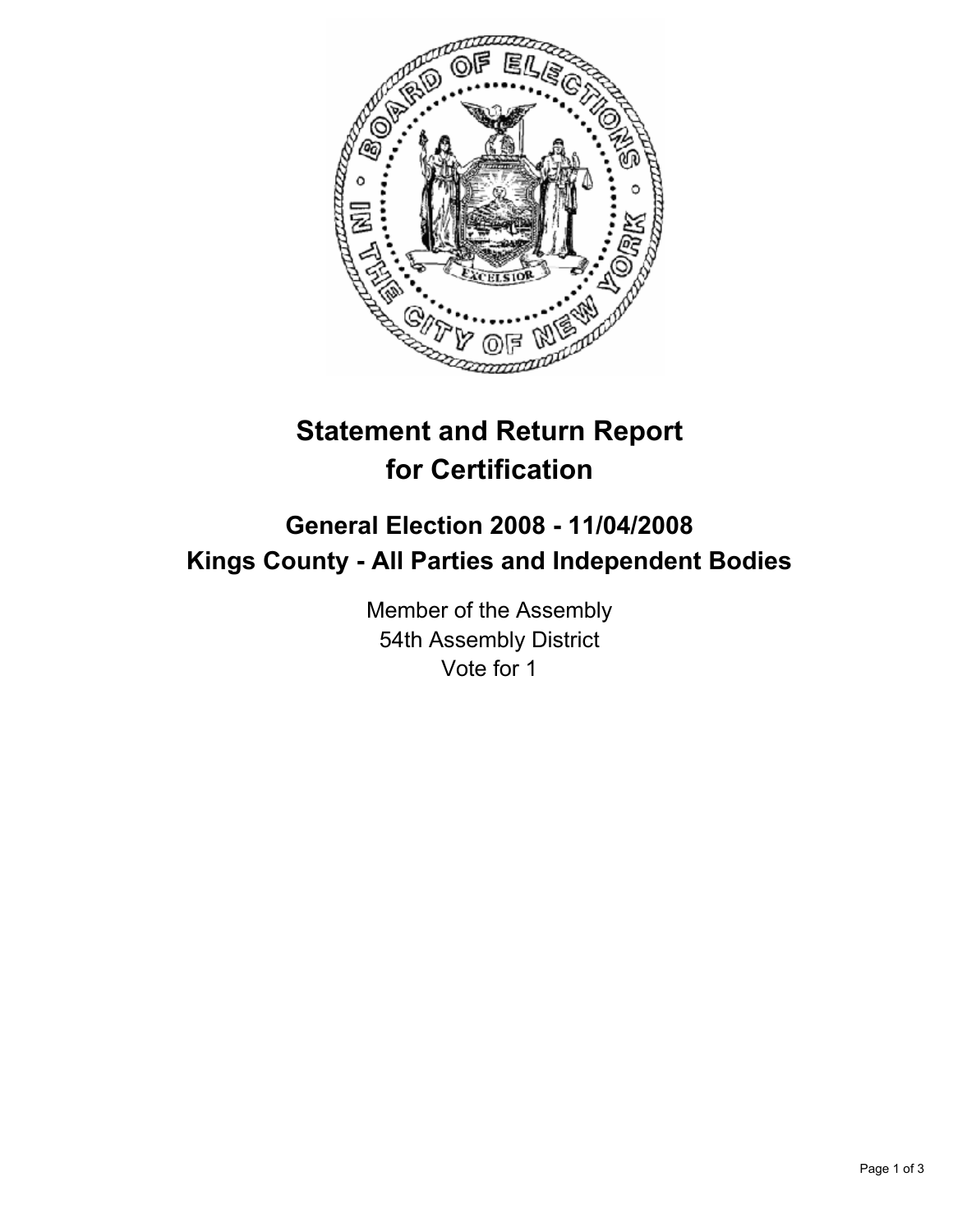

## **Assembly District 54**

| PUBLIC COUNTER                      | 28,649 |
|-------------------------------------|--------|
| <b>EMERGENCY</b>                    | 328    |
| ABSENTEE/MILITARY                   | 359    |
| AFFIDAVIT                           | 2,102  |
| <b>Total Ballots</b>                | 31,488 |
| DARRYL C TOWNS (DEMOCRATIC)         | 20,033 |
| KHORSHED A CHOWDHURY (REPUBLICAN)   | 815    |
| KHORSHED A CHOWDHURY (CONSERVATIVE) | 108    |
| DARRYL C TOWNS (WORKING FAMILIES)   | 499    |
| <b>JASON MCMAHON (WRITE-IN)</b>     |        |
| <b>Total Votes</b>                  | 21,456 |
| Unrecorded                          | 10.032 |